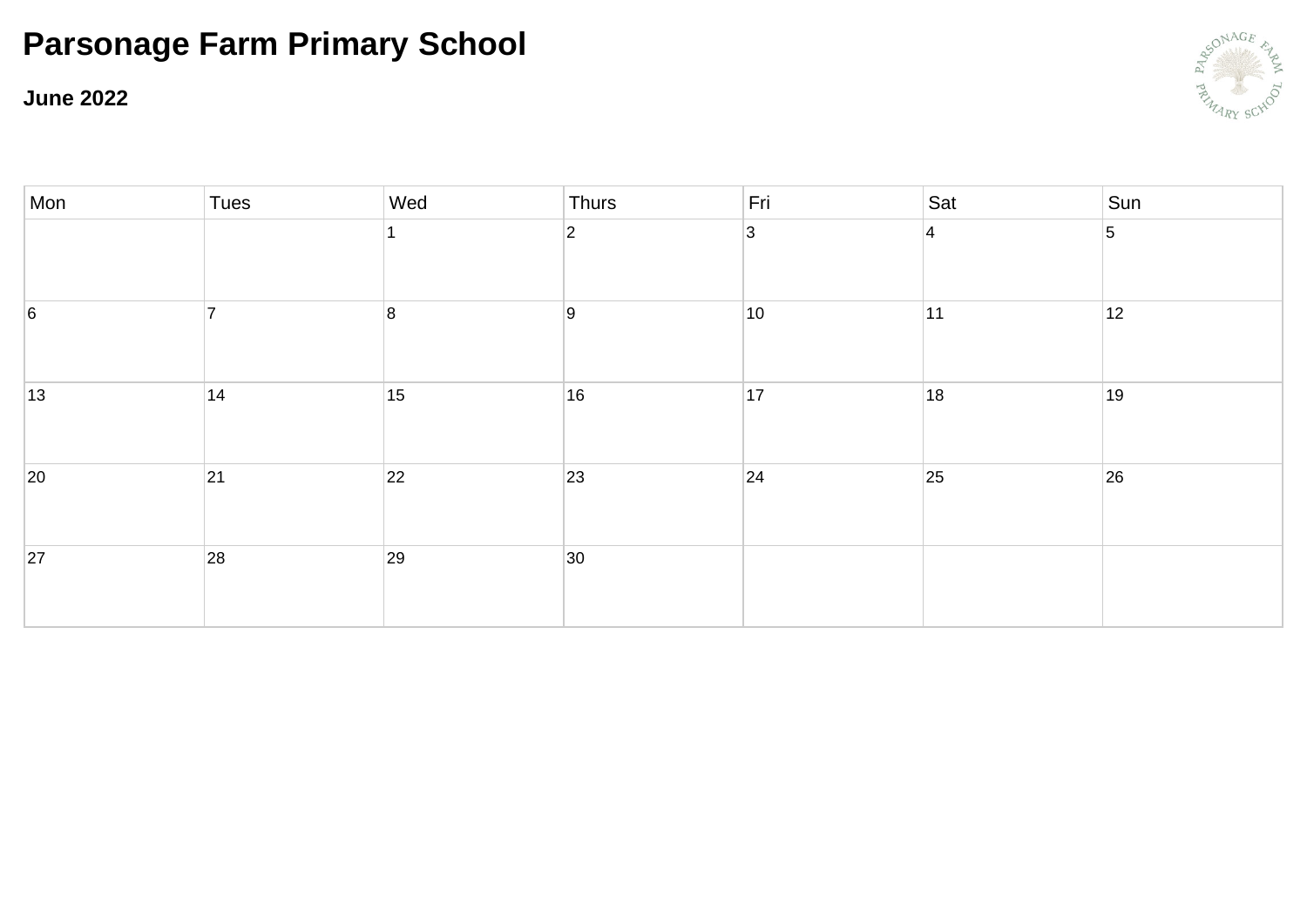**July 2022**



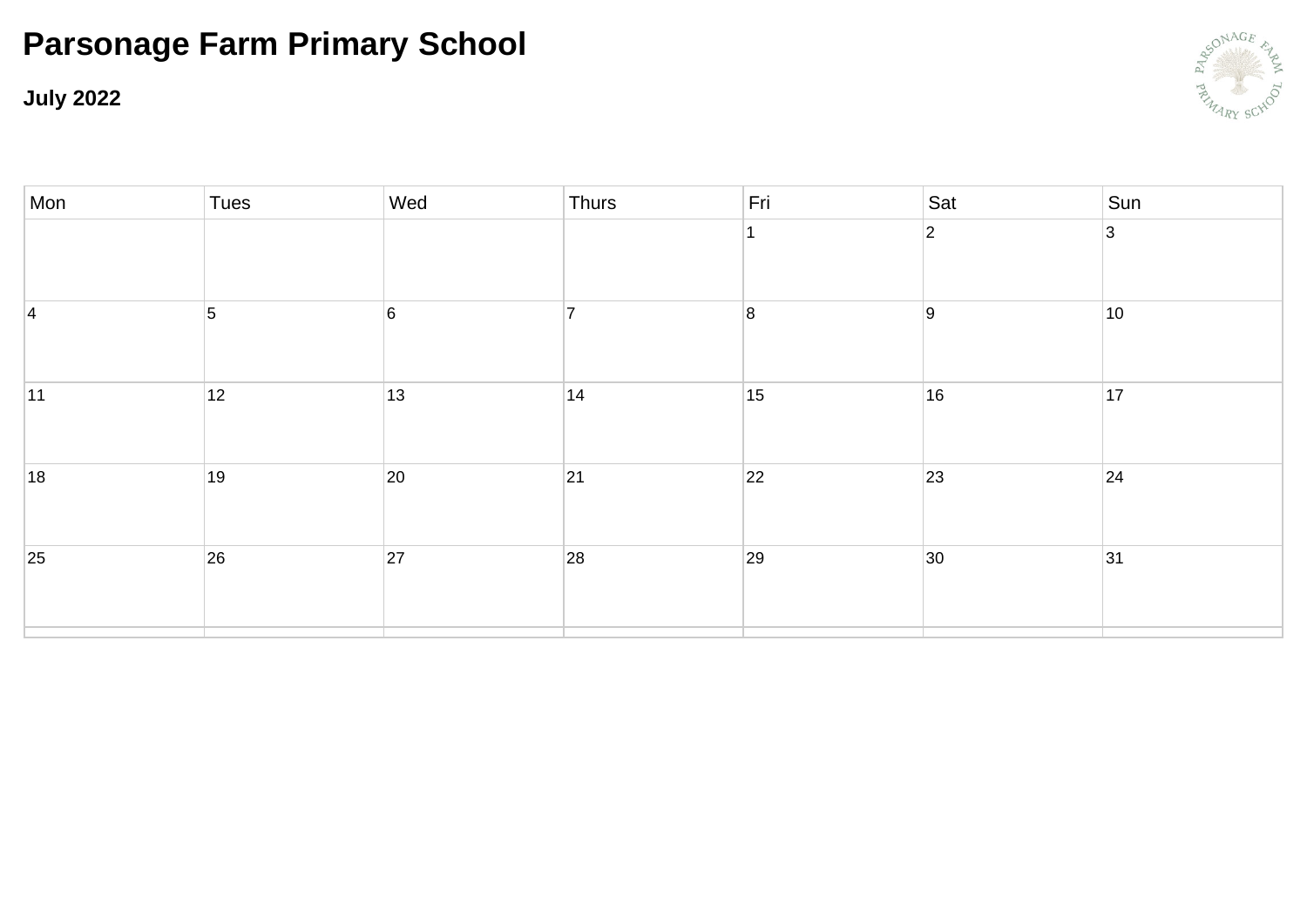### **August 2022**



| Mon | Tues           | Wed          | Thurs          | Fri            | Sat | Sun            |
|-----|----------------|--------------|----------------|----------------|-----|----------------|
|     | $\overline{2}$ | 3            | $\overline{4}$ | $\overline{5}$ | 6   | $\overline{7}$ |
| 8   | 9              | $ 10\rangle$ | 11             | 12             | 13  | 14             |
| 15  | 16             | 17           | 18             | 19             | 20  | 21             |
| 22  | 23             | 24           | 25             | 26             | 27  | 28             |
| 29  | $ 30\rangle$   | 31           |                |                |     |                |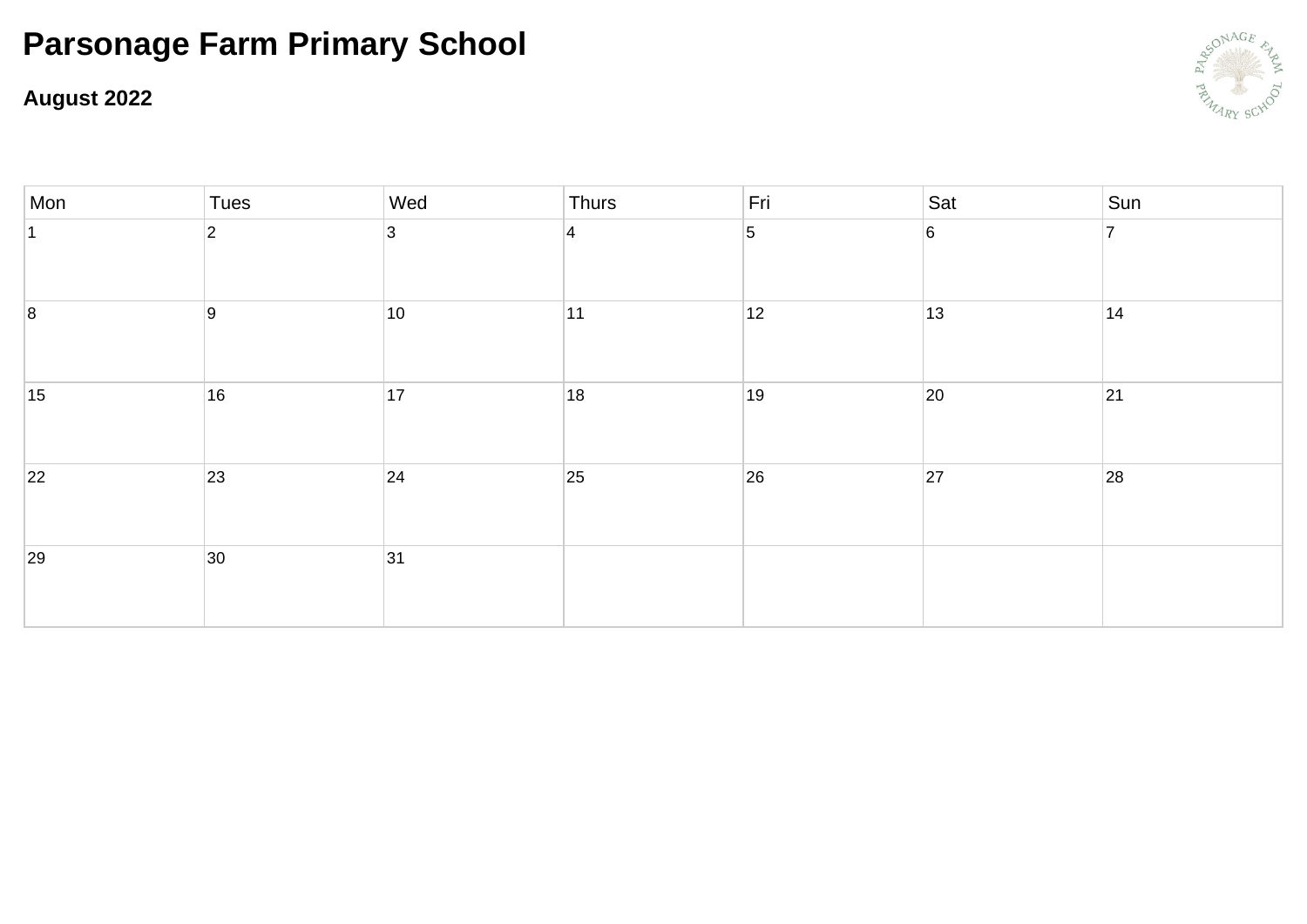### **September 2022**



| Mon             | Tues           | Wed | Thurs          | Fri          | Sat            | Sun       |
|-----------------|----------------|-----|----------------|--------------|----------------|-----------|
|                 |                |     |                | $ 2\rangle$  | $\overline{3}$ | $\vert$ 4 |
| $\vert 5 \vert$ | $6\phantom{a}$ |     | $\overline{8}$ | 9            | 10             | 11        |
| 12              | 13             | 14  | 15             | 16           | 17             | 18        |
| 19              | 20             | 21  | 22             | 23           | 24             | 25        |
| 26              | 27             | 28  | 29             | $ 30\rangle$ |                |           |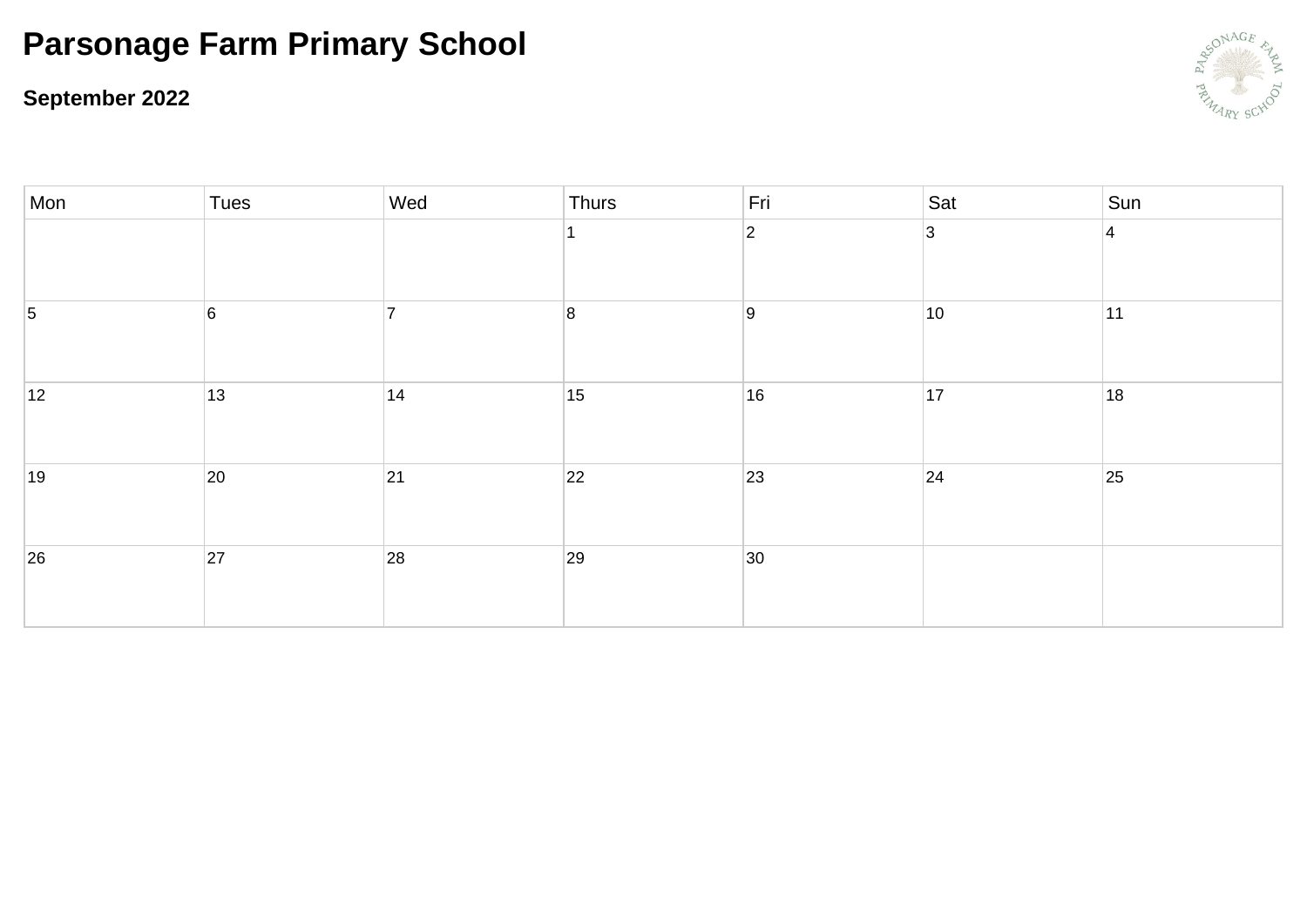#### **October 2022**



| Mon         | Tues      | Wed            | Thurs           | Fri            | Sat            | $\vert$ Sun |
|-------------|-----------|----------------|-----------------|----------------|----------------|-------------|
|             |           |                |                 |                | 1              | $ 2\rangle$ |
| $ 3\rangle$ | $\vert$ 4 | $\overline{5}$ | $6\overline{6}$ | $\overline{7}$ | $\overline{8}$ | 9           |
| 10          | 11        | 12             | 13              | 14             | 15             | 16          |
| 17          | 18        | 19             | 20              | 21             | 22             | 23          |
| 24          | 25        | 26             | 27              | 28             | 29             | 30          |
| 31          |           |                |                 |                |                |             |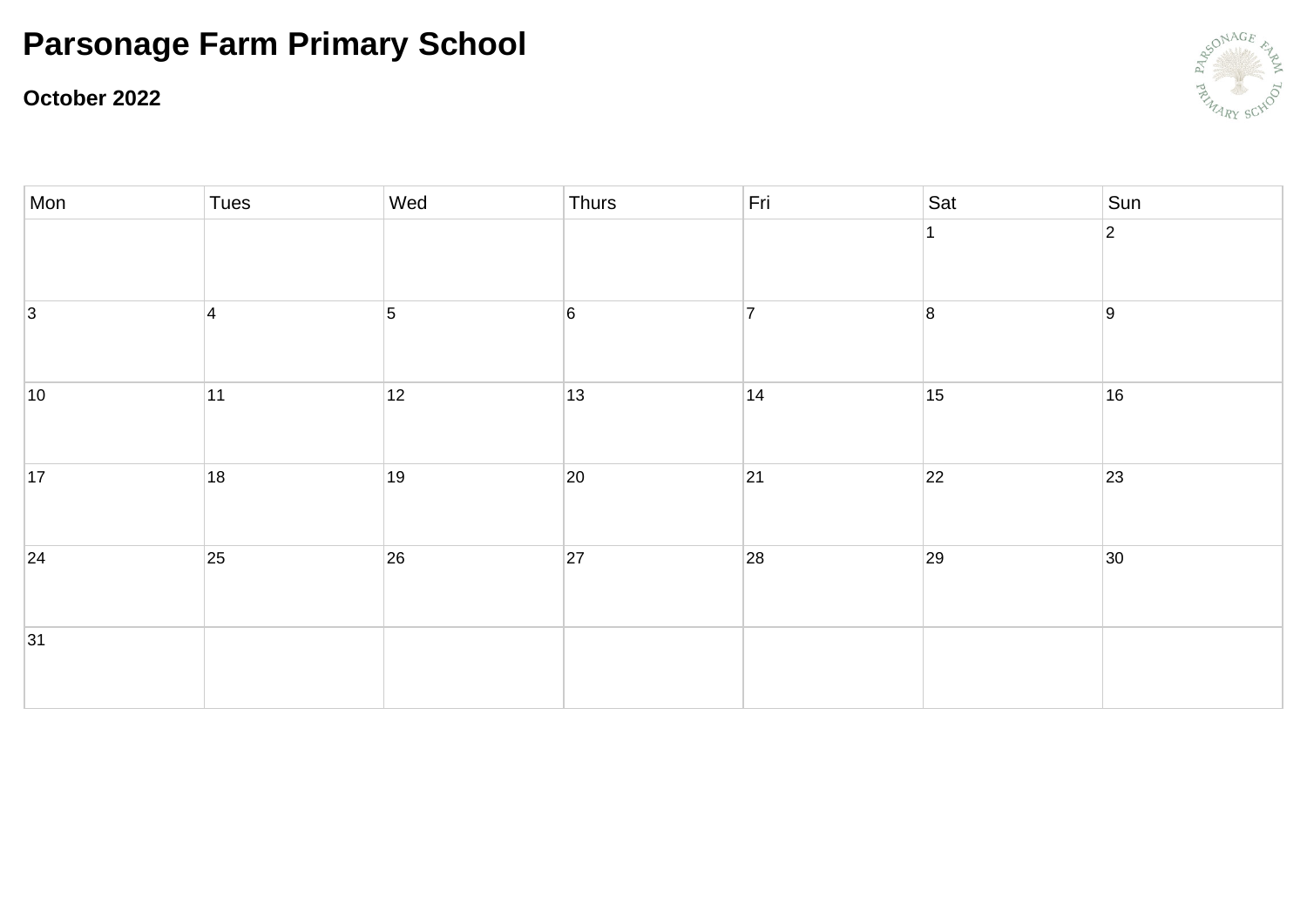### **November 2022**



| Mon            | Tues | Wed            | Thurs          | Fri       | Sat             | Sun             |
|----------------|------|----------------|----------------|-----------|-----------------|-----------------|
|                |      | $\overline{2}$ | $\overline{3}$ | $\vert$ 4 | $\vert 5 \vert$ | $6\overline{6}$ |
| $\overline{7}$ | 8    | 9              | 10             | 11        | 12              | 13              |
| 14             | 15   | 16             | 17             | 18        | 19              | 20              |
| 21             | 22   | 23             | 24             | 25        | 26              | 27              |
| 28             | 29   | 30             |                |           |                 |                 |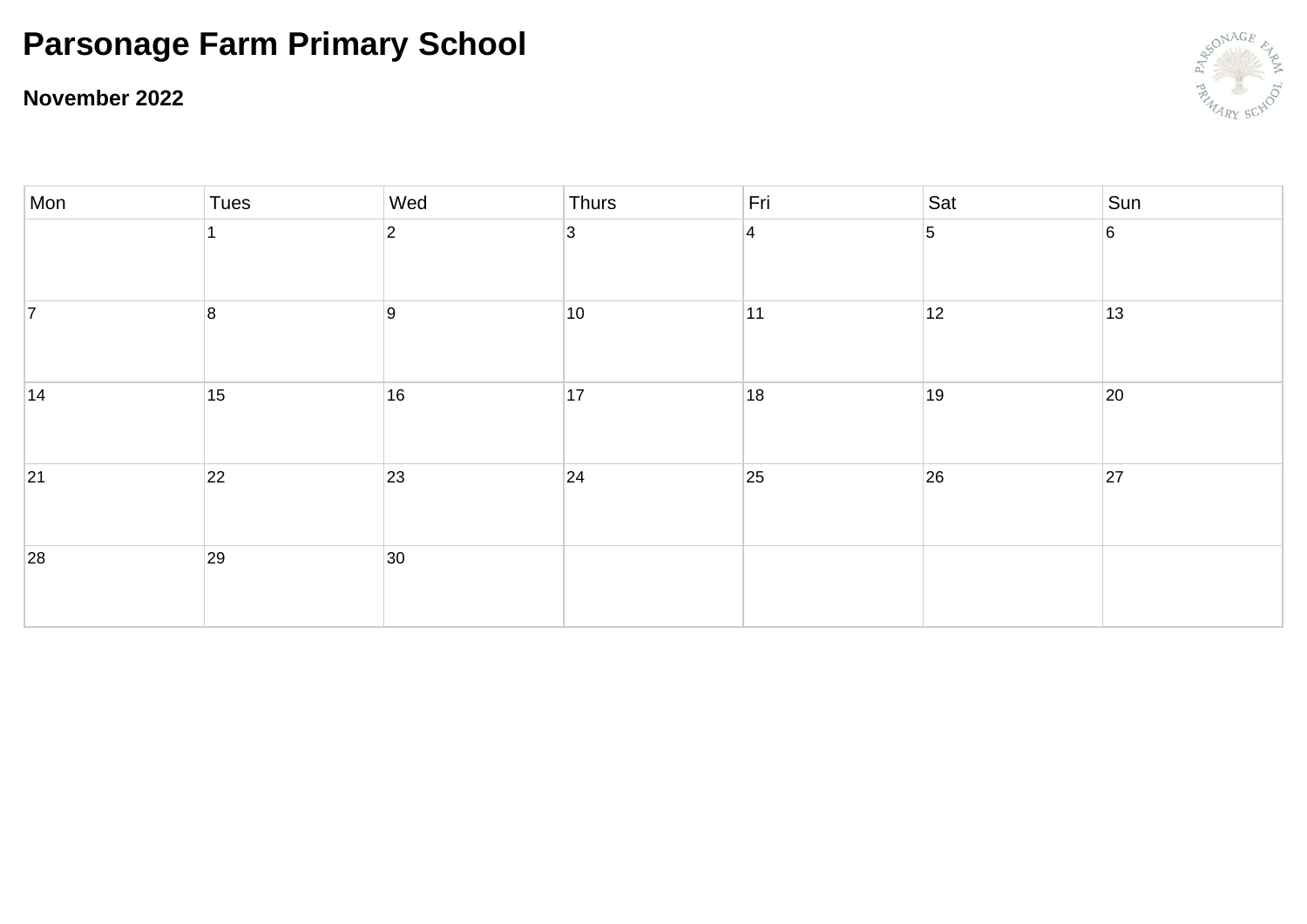#### **December 2022**



| Mon | Tues           | Wed | Thurs                   | Fri         | Sat         | Sun            |
|-----|----------------|-----|-------------------------|-------------|-------------|----------------|
|     |                |     |                         | $ 2\rangle$ | $ 3\rangle$ | $\overline{4}$ |
| 5   | $6\phantom{a}$ |     | $\overline{\mathbf{8}}$ | 9           | 10          | 11             |
| 12  | 13             | 14  | 15                      | 16          | 17          | 18             |
| 19  | 20             | 21  | 22                      | 23          | 24          | 25             |
| 26  | 27             | 28  | 29                      | 30          | 31          |                |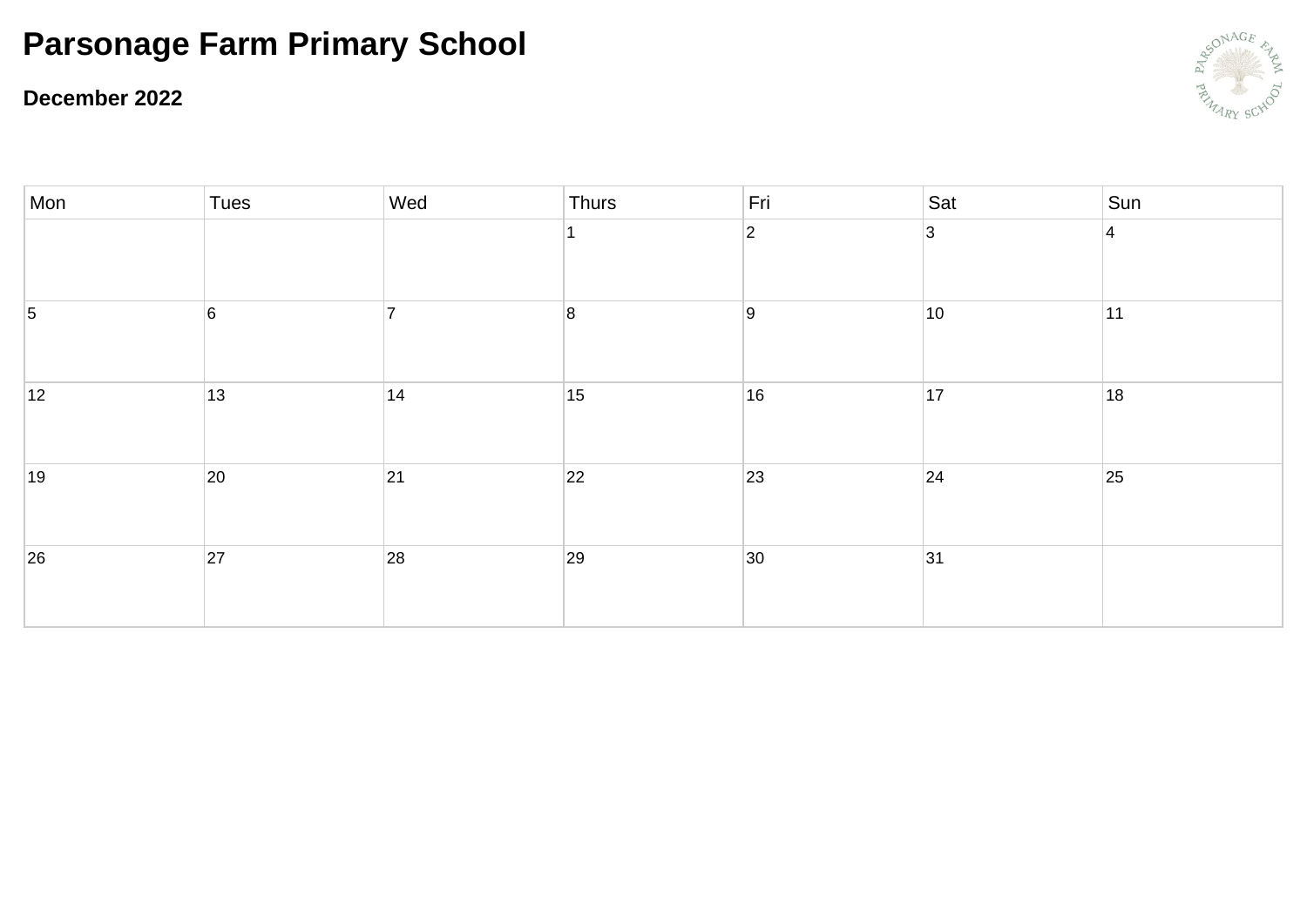**January 2023**



| Mon         | Tues         | Wed            | Thurs          | Fri             | Sat | Sun |
|-------------|--------------|----------------|----------------|-----------------|-----|-----|
|             |              |                |                |                 |     |     |
| $ 2\rangle$ | 3            | $\overline{4}$ | $\overline{5}$ | $6\overline{6}$ | 7   | 8   |
| 9           | $ 10\rangle$ | $ 11\rangle$   | 12             | 13              | 14  | 15  |
| 16          | 17           | 18             | 19             | 20              | 21  | 22  |
| 23          | $ 24\rangle$ | 25             | 26             | 27              | 28  | 29  |
| 30          | 31           |                |                |                 |     |     |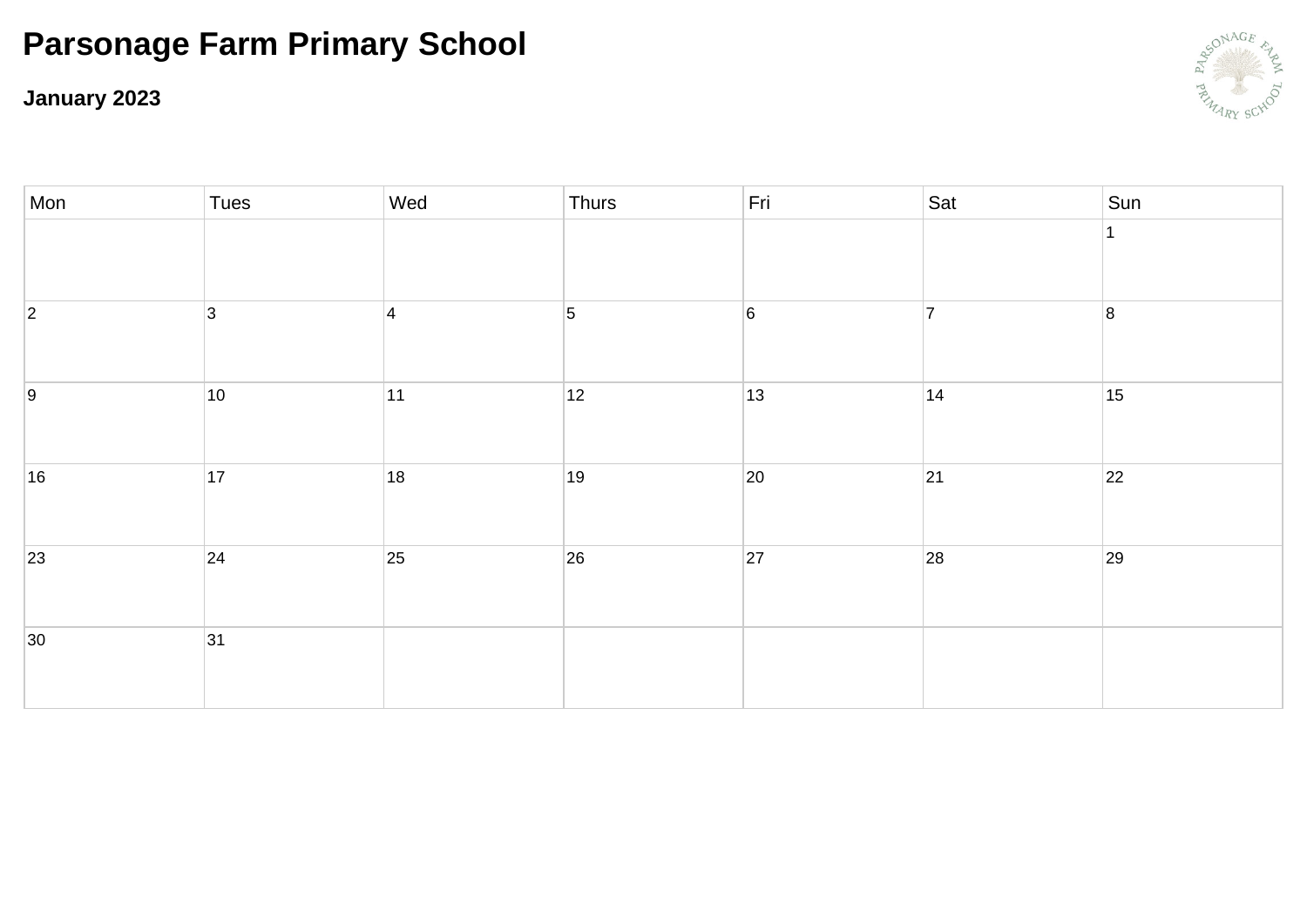**February 2023**



| Mon             | Tues | Wed            | Thurs          | Fri          | Sat       | Sun |
|-----------------|------|----------------|----------------|--------------|-----------|-----|
|                 |      |                | $\overline{2}$ | $\vert$ 3    | $\vert$ 4 | 5   |
| $6\overline{6}$ | ⇁    | $\overline{8}$ | 9              | $ 10\rangle$ | 11        | 12  |
| $ 13\rangle$    | 14   | 15             | 16             | 17           | 18        | 19  |
| 20              | 21   | 22             | 23             | 24           | 25        | 26  |
| 27              | 28   |                |                |              |           |     |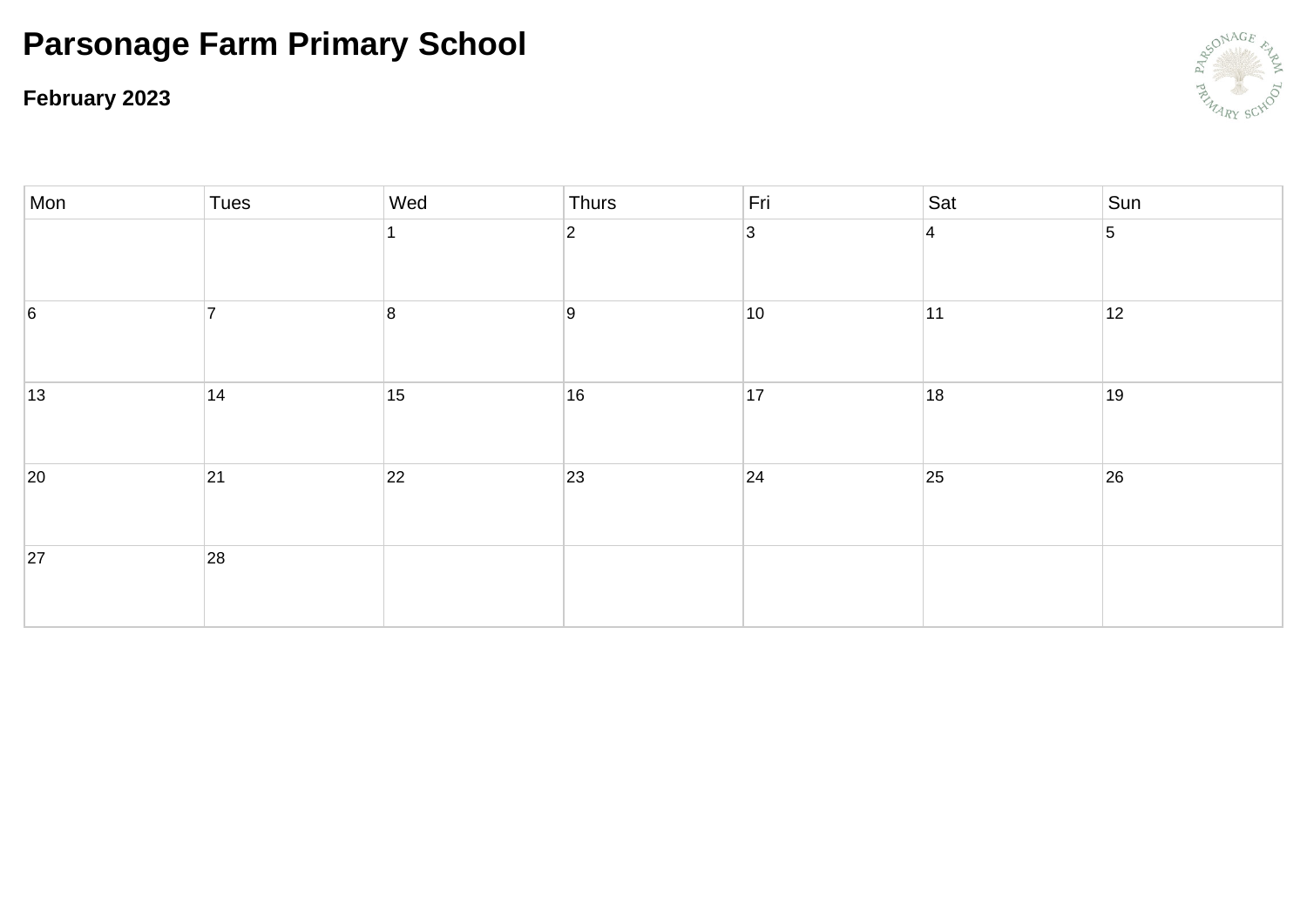**March 2023**



| Mon | Tues                     | Wed              | Thurs          | Fri            | Sat            | Sun            |
|-----|--------------------------|------------------|----------------|----------------|----------------|----------------|
|     |                          |                  | $\overline{2}$ | $\overline{3}$ | $\overline{4}$ | $\overline{5}$ |
| 6   | $\overline{\phantom{a}}$ | $\boldsymbol{8}$ | 9              | $ 10\rangle$   | 11             | 12             |
| 13  | 14                       | 15               | 16             | 17             | 18             | 19             |
| 20  | 21                       | 22               | 23             | 24             | 25             | 26             |
| 27  | 28                       | 29               | 30             | 31             |                |                |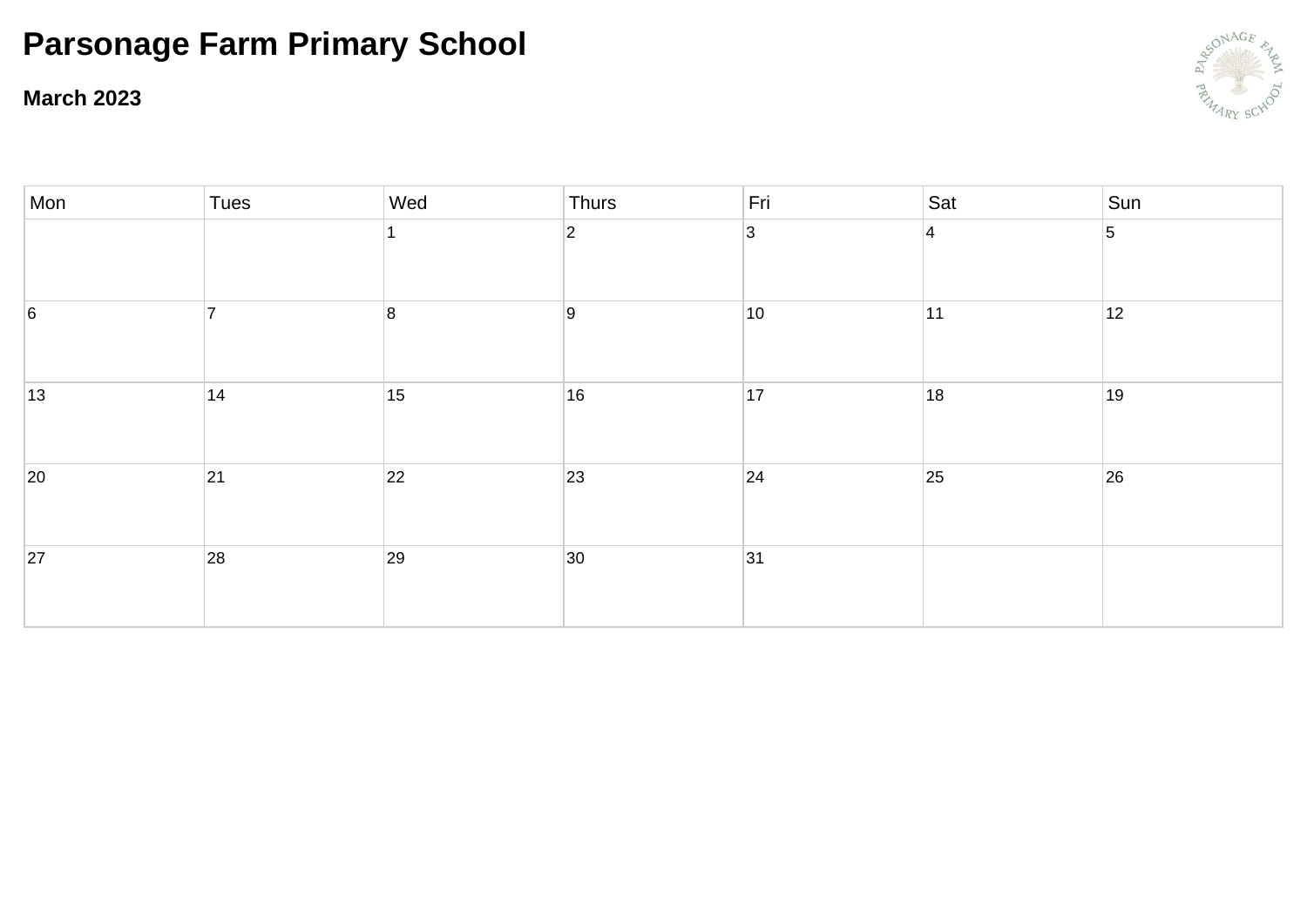**April 2023**